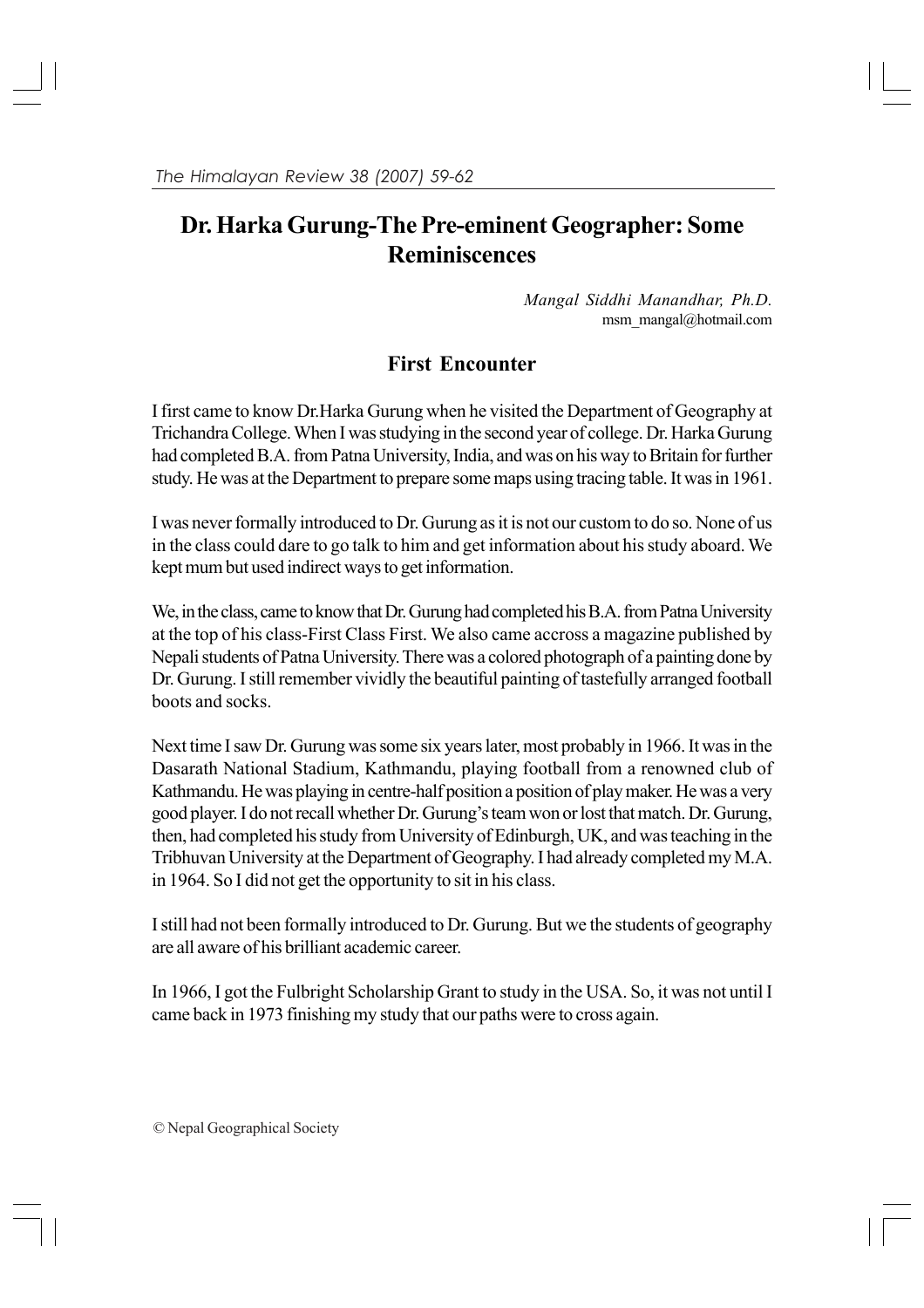## **1973 Onwards**

By the time I came back from the USA, Dr. Gurung had already emerged as the prominent planner/geographer of Nepal. He already had worked as Member of NPC, 1968-72 and was working as Vice-Chairman of NPC, 1972-75. He also contributed as the Minister of State for Education, Industry and Commerce, 1975-1977.

During his tenure in NPC and in the Ministry, a great deal of importance was given to maps, charts and diagrams in presenting development related information. To my knowledge, during his tenure as the Vice-Chairman of NPC and later as the Minister, maps, charts and diagrams were made mandatory during formal presentation in the government. The importance of geography as an academic discipline was highlighted in a way that it was never done before and has never been done since then.

Until Dr. Gurung introduced regional planning, Nepali geographer's well known contribution was in the division of Nepal into 14 zones and 75 administrative districts. The introduction of regional planning in Nepal opened up new opportunity to solve development problem of Nepal. According to this spatial strategy four development regions with growth axis and growth centres were planned. By "inducing" development in selected growth centres, it was assumed that the 'spread' effects will take place in the region along various channels. Four development regions later were divided into five.

The introduction of regions certainly helped in the process of deconcentration and decentralization in Nepal. The credit for introducing this spatial strategy of development in Nepal goes entirely to Dr. Gurung. It is unfortunate that regional planning could not proceed to logical end as visualized by the initiator and left only in the form of physical frame devoid of the processes required for its success. Had the regional planning process moved forward as visualized by Dr. Gurung the history of the armed conflict and the present demand for federal structure certainly would have been different.

## **Interaction Programs**

There was an interaction program held at Hotel Soaltee regarding urbanization of Nepal. Dr. Harka Gurung was the main speaker. I made a comment regarding the criteria for deciding a settlement as urban. I expressed my dissatisfaction about the criteria which took only the size of population as the basis without giving any consideration to density and the occupational characteristics. But while expressing my opinion I happened to say that there was no basis for defining an incorporated urban area. Political decision was made the sole basis for decision. Because of this, many incorporated urban areas remained only in names. Dr. Gurung responded with a smile saying of course there were criteria for defining an urban area for instance number of population. He responded in such a style that people in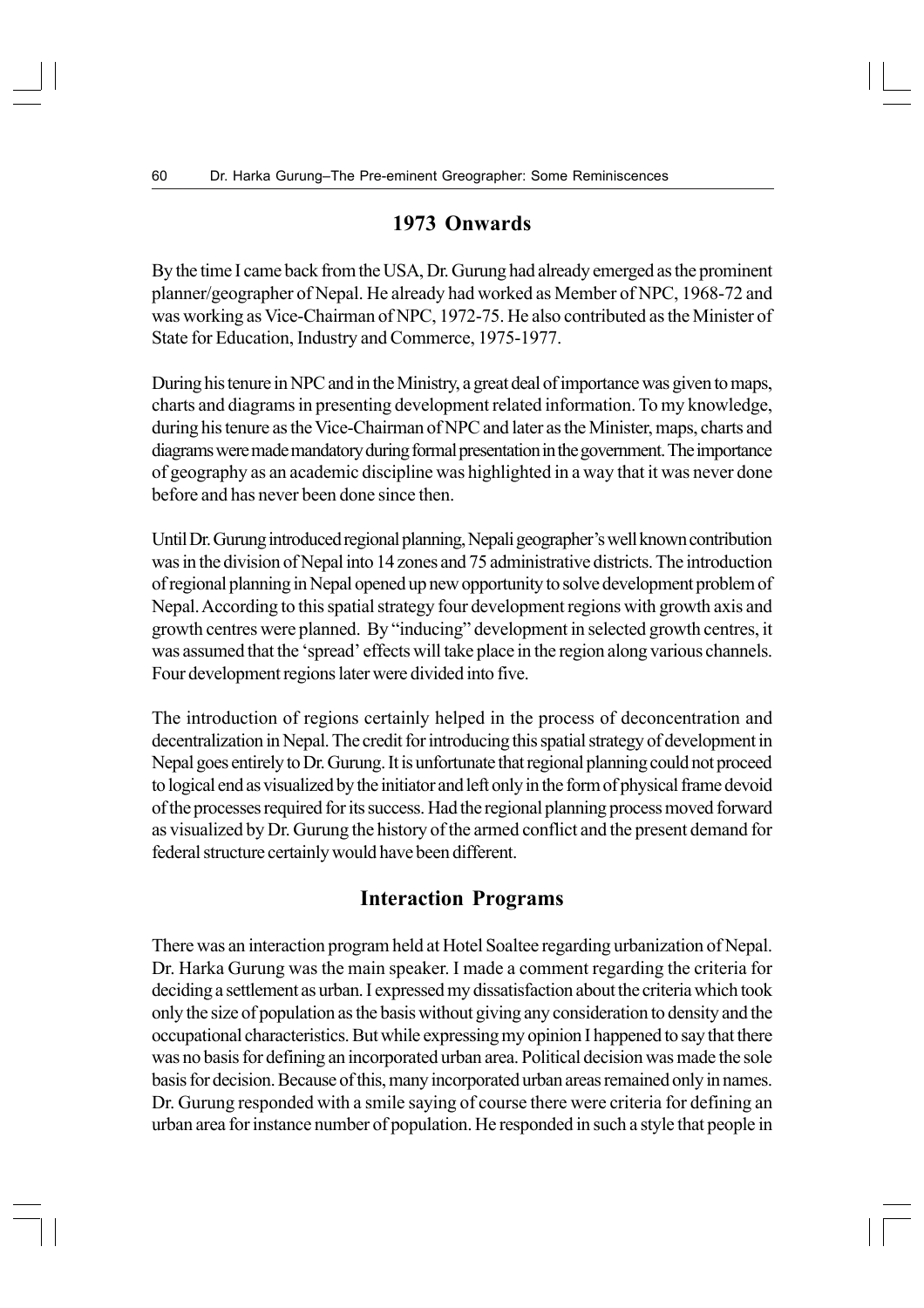the program had a hearty laugh. Another event down the memory lane was attending a seminar where Dr. Gurung was one of the paper presenters. It was held at Hotel Annapurna and it was during the reign of King Birendra around mid-1980s. I do not remember the title but it was about national integration. Dr. Gurung's presentation was very impressive. He was basically presenting the problems of national integration in the light of upper caste Hill-Brahmin/Chhetre domination of state apparatus and state's pursuit of one religion and one language policy. The sound of 'Trident' and 'Conch' as pronounced by Dr. Gurung referring to domination of Hindu religion symbolically, still rings in my ears.

#### **Reorganization of Districts in Nepal**

Not long ago, it was probably 2003, Dr. Gurung came out with the idea of reorganization of districts. Even during the Panchayat era I had heard that Dr. Gurung had proposed 40 districts. The Panchayat politicians fearing the loss of their seats in the Panchayat objected to it and the proposal was stalled. This time Dr. Gurung came out with the proposal of 25 districts and established the reorganization of districts a key feature of the national agenda. The contemporary demand for restructuring the state into a federal structure has made Dr. Gurung's proposal more relevant.

#### **Working with Dr. Gurung**

I got a chance to work with Dr. Gurung in 1989. In fact, it was Dr. Gurung who called me to work as a principle researcher on a small World Bank project in New Era. The topic of the project was 'Effects of Policy and Program on Renewable Resource Use: A Comparative Study of Nuwakot and Lamjung". I felt quite nice working with him, I benefited both academically and financially as well.

#### **Politics**

Dr. Gurung, once dabbled in the Panchayat politics of early 1980s. He became the candidate for Panchayat (then parliament) from Lamjung district, his birth place. I still remember the blue-print map showing his campaign schedule pasted on the wall of his study room. The map showed the date and the time of his campaign trail. The election meetings generally are not held in time and run extra-ordinarily late. The way Dr. Gurung's election campaign was planned left hardly any room for it to succeed. The only way to stick to the time frame as planned would be to trek passing through election campaign venues meeting hardly any people. If the candidate was to meet people and make speeches, a lot more time had to be given than planned in the map. Obviously keeping up with the campaign schedule would mean ineffective campaign but would be a good trekking trip. I heard Dr. Gurung tried to stick to his planned campaign schedule.